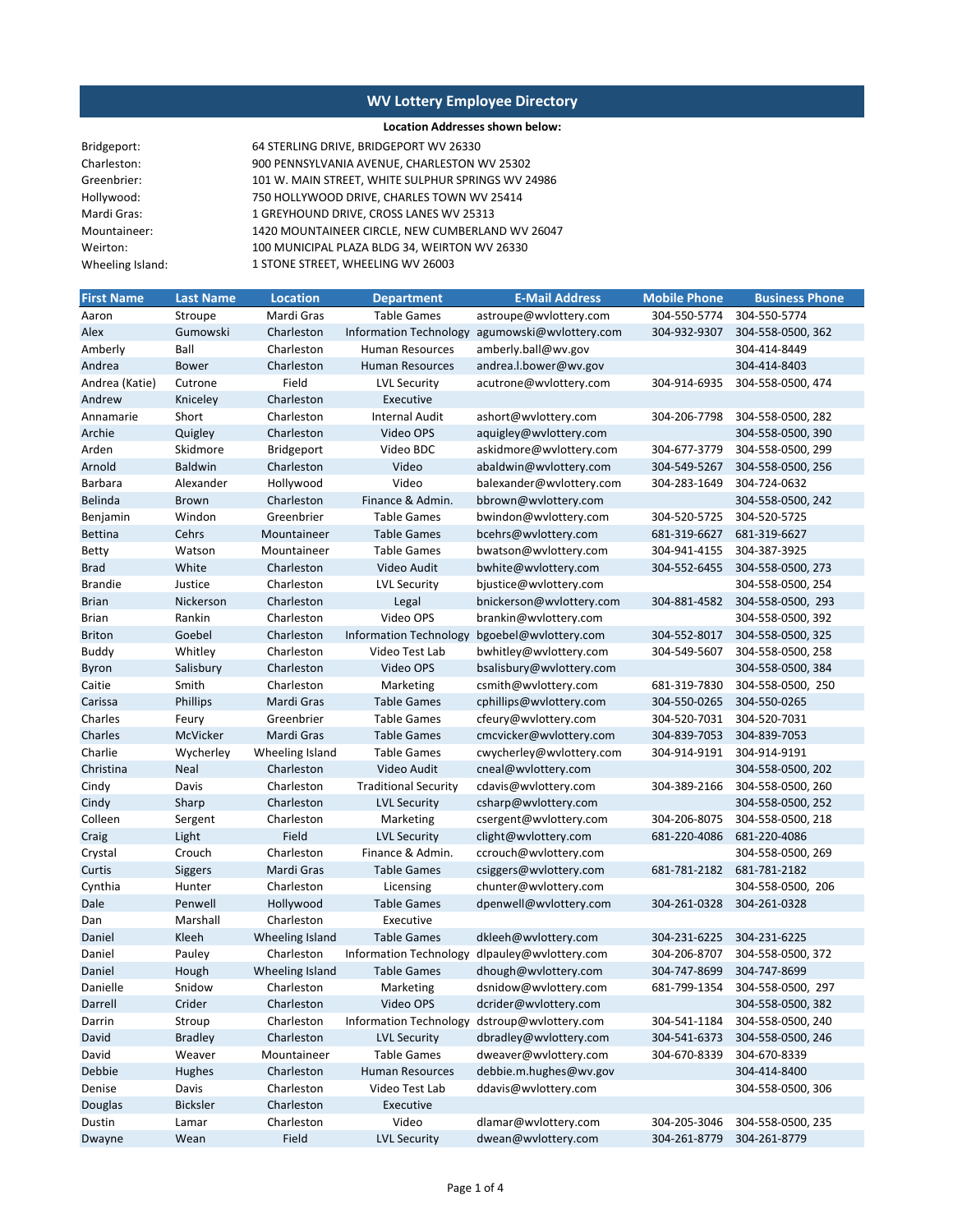### **Location Addresses shown below:**

| Bridgeport:      | 64 STERLING DRIVE, BRIDGEPORT WV 26330             |
|------------------|----------------------------------------------------|
| Charleston:      | 900 PENNSYLVANIA AVENUE, CHARLESTON WV 25302       |
| Greenbrier:      | 101 W. MAIN STREET, WHITE SULPHUR SPRINGS WV 24986 |
| Hollywood:       | 750 HOLLYWOOD DRIVE, CHARLES TOWN WV 25414         |
| Mardi Gras:      | 1 GREYHOUND DRIVE, CROSS LANES WV 25313            |
| Mountaineer:     | 1420 MOUNTAINEER CIRCLE, NEW CUMBERLAND WV 26047   |
| Weirton:         | 100 MUNICIPAL PLAZA BLDG 34, WEIRTON WV 26330      |
| Wheeling Island: | 1 STONE STREET, WHEELING WV 26003                  |
|                  |                                                    |

| <b>First Name</b>  | <b>Last Name</b> | Location        | <b>Department</b>             | <b>E-Mail Address</b>                        | <b>Mobile Phone</b> | <b>Business Phone</b> |
|--------------------|------------------|-----------------|-------------------------------|----------------------------------------------|---------------------|-----------------------|
| Elizabeth          | Webb             | Charleston      | Licensing                     | ewebb@wvlottery.com                          | 304-550-8194        | 304-558-0500, 213     |
| Eric               | <b>Stiles</b>    | Hollywood       | <b>Table Games</b>            | kstiles@wvlottery.com                        | 304-261-1557        | 304-261-1557          |
| Erin               | Coats            | Charleston      | Validations                   | ecoats@wvlottery.com                         |                     | 304-558-0500, 212     |
| Florentina         | Ciordia          | Mardi Gras      | <b>Table Games</b>            | fciordia@wvlottery.com                       | 304-380-6664        | 304-776-4373          |
| Gary               | Kincaid          | Charleston      | <b>LVL Security</b>           | gkincaid@wvlottery.com                       | 304-552-8526        | 304-558-0500, 270     |
| Gina               | Edwards          | Charleston      | Licensing                     | gedwards@wvlottery.com                       |                     | 304-558-0500, 245     |
| Greg               | Durbin           | Bridgeport      | Information Technology        | gdurbin@wvlottery.com                        | 304-561-4417        | 304-558-0500, 302     |
| Greg               | Tinnel           | Charleston      | Video Test Lab                | gtinnel@wvlottery.com                        |                     | 304-558-0500, 268     |
| Hanool (Sky)       | Lim              | Wheeling Island | <b>Table Games</b>            | hlim@wvlottery.com                           | 304-312-6564        | 304-312-6564          |
| Helen              | <b>Brock</b>     | Weirton         | <b>Table Games</b>            | hbrock@wvlottery.com                         |                     | 304-558-0500, 472     |
| <b>Howard Skip</b> | Chain            | Field           | LVL Security                  | hchain@wvlottery.com                         | 304-389-3638        | 304-389-3638          |
| James              | Kapolka          | Wheeling Island | <b>Table Games</b>            | jkapolka@wvlottery.com                       | 304-549-7406        | 304-549-7406          |
| James              | Shingleton       | Charleston      | <b>Information Technology</b> | jshingleton@wvlottery.com                    |                     | 304-558-0500, 336     |
| James              | Stickley         | Greenbrier      | <b>Table Games</b>            | jstickley@wvlottery.com                      | 304-520-5331        | 304-536-4468          |
| Janie              | Priddy           | Charleston      | Video Audit                   | JPriddy@wvlottery.com                        |                     | 304-558-0500, 276     |
| Jason              | Haynes           | Mountaineer     | <b>Table Games</b>            | jhaynes@wvlottery.com                        | 304-747-8953        | 304-747-8953          |
| Jason              | Knuckles         | Charleston      | Video Test Lab                | jknuckles@wvlottery.com                      |                     | 304-558-0500, 292     |
| Jason              | Marshall         | Wheeling Island | <b>Table Games</b>            | jmarshall@wvlottery.com                      | 304-551-3778        | 304-551-3778          |
| Jason              | McClure          | Charleston      | Marketing                     | jmcclure@wvlottery.com                       | 304-932-3440        | 304-558-0500, 266     |
| Jeff               | Thompson         | Charleston      | Video OPS                     | jthompson@wvlottery.com                      |                     | 304-558-0500, 387     |
| Jennifer           | Cadle            | Charleston      | Licensing                     | jcadle@wvlottery.com                         |                     | 304-558-0500, 367     |
| Jennifer           | Miller           | Charleston      | Marketing                     | JMiller@wvlottery.com                        | 304-541-7596        | 304-558-0500, 298     |
| Jeremy             | Neff             | Charleston      | Video OPS                     | jneff@wvlottery.com                          |                     | 304-558-0500, 391     |
| Jerry              | Menendez         | Field           | <b>LVL Security</b>           | gmenendez@wvlottery.com                      | 304-203-7675        | 304-203-7675          |
| Jessica            | Cantner          | Hollywood       | <b>Table Games</b>            | jcantner@wvlottery.com                       | 304-807-3658        | 304-807-3658          |
| Jodi               | Hash             | Charleston      | Finance & Admin.              | jhash@wvlottery.com                          |                     | 304-558-0500, 354     |
| Joe                | Jones            | Charleston      | Maintenance                   | jjones@wvlottery.com                         | 304-389-4621        | 304-558-0500, 224     |
| John               | <b>Bocek</b>     | Mountaineer     | <b>Table Games</b>            | jbocek@wvlottery.com                         | 304-914-8190        | 304-914-8190          |
| John               | Gillen           | Wheeling Island | <b>Table Games</b>            | jgillen@wvlottery.com                        | 304-561-7639        | 304-561-7639          |
| John               | Hizer            | Wheeling Island | <b>Table Games</b>            | jhizer@wvlottery.com                         | 304-914-5970        | 304-232-4736          |
| John               | <b>Myers</b>     | Charleston      | Executive                     | jmyers@wvlottery.com                         |                     | 304-558-0500, 211     |
| John               | Turley           | Charleston      | Video OPS                     | jturley@wvlottery.com                        |                     | 304-558-0500, 386     |
| Jonie              | DeBruyn          | Charleston      | <b>Traditional Security</b>   | jdebruyn@wvlottery.com                       | 304-389-4145        | 304-558-0500, 231     |
| JT                 | <b>Brown</b>     | Charleston      | Validations                   | jbrown@wvlottery.com                         |                     | 304-558-0500, 204     |
| Julia              | Kelley           | Charleston      | Custodian                     | jkelley@wvlottery.com                        | 304-807-4238        | 304-558-0500          |
| June               | Somerville       | Charleston      | Legal                         | jsomerville@wvlottery.com                    | 304-993-8278        | 304-558-0500, 300     |
| Kaleb              | Whitney          | Charleston      | Custodian                     | kwhitney@wvlottery.com                       | 681-710-2086        | 304-558-0500          |
| Kanesha            | Hairston         | Charleston      | Video OPS                     | khairston@wvlottery.com                      |                     | 304-558-0500, 389     |
| Karen              | Henrichs         | Charleston      | Licensing                     | khenrichs@wvlottery.com                      |                     | 304-558-0500, 277     |
| Karen              | Petrosky         | Mountaineer     | <b>Table Games</b>            | kpetrosky@wvlottery.com                      | 304-794-9432        | 304-794-9432          |
| Kari               | Blankenship      | Charleston      | Marketing                     | kblankenship@wvlottery.com                   | 304-382-9353        | 304-558-0500, 259     |
| Keith              | Morgan           | Charleston      |                               | Information Technology kmorgan@wvlottery.com |                     | 304-558-0500, 225     |
| Ken                | Leshon           | Field           | <b>LVL Security</b>           | kleshon@wvlottery.com                        | 304-941-2936        | 304-941-2936          |
| Ken                | Yonkers          | Charleston      | Mailroom                      | kyonkers@wvlottery.com                       | 304-205-3734        | 304-558-0500          |
| Kenna              | Fouty            | Mardi Gras      | <b>Table Games</b>            | kfouty@wvlottery.com                         | 304-380-8675        | 304-776-4371          |
| Kenneth            | Greear           | Charleston      | Executive                     |                                              |                     |                       |
| Kim                | Lamb             | Charleston      | Executive                     | klamb@wvlottery.com                          |                     | 304-558-0500, 237     |
| Kim                | Romeo            | Charleston      | Video Audit                   | kromeo@wvlottery.com                         |                     | 304-558-0500, 227     |
| Kimberly           | Mayhew           | Field           | <b>LVL Security</b>           | kmayhew@wvlottery.com                        | 304-359-8060        | 304-359-8060          |
| Kimberly           | Nunn             | Field           | <b>LVL Security</b>           | knunn@wvlottery.com                          | 304-380-6393        | 304-380-6393          |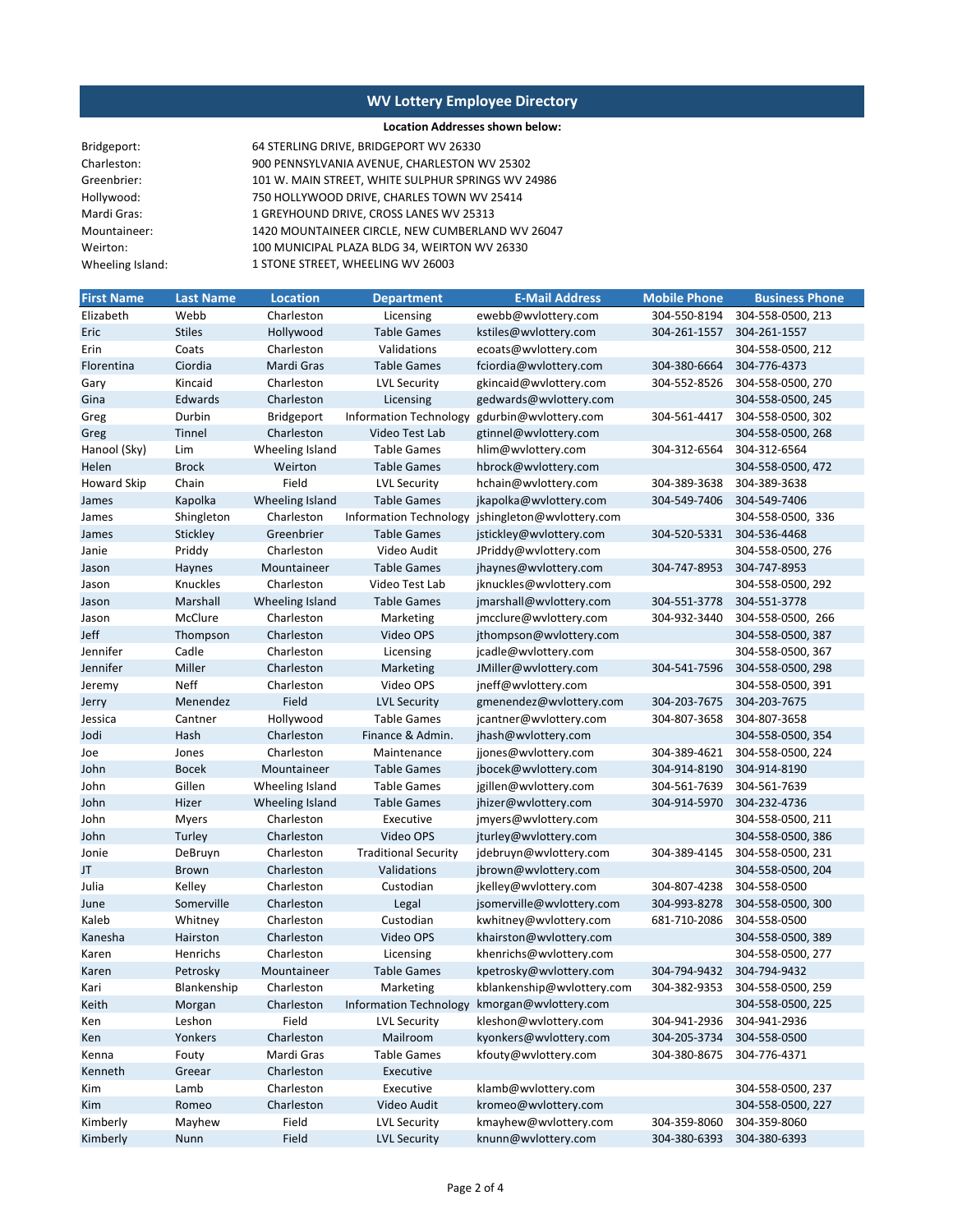#### **Location Addresses shown below:**

| Bridgeport:      |  |
|------------------|--|
| Charleston:      |  |
| Greenbrier:      |  |
| Hollywood:       |  |
| Mardi Gras:      |  |
| Mountaineer:     |  |
| Weirton:         |  |
| Wheeling Island: |  |

900 PENNSYLVANIA AVENUE, CHARLESTON WV 25302 64 STERLING DRIVE, BRIDGEPORT WV 26330 101 W. MAIN STREET, WHITE SULPHUR SPRINGS WV 24986 750 HOLLYWOOD DRIVE, CHARLES TOWN WV 25414 1 GREYHOUND DRIVE, CROSS LANES WV 25313 1420 MOUNTAINEER CIRCLE, NEW CUMBERLAND WV 26047 100 MUNICIPAL PLAZA BLDG 34, WEIRTON WV 26330 1 STONE STREET, WHEELING WV 26003

| <b>First Name</b> | <b>Last Name</b> | <b>Location</b> | <b>Department</b>             | <b>E-Mail Address</b>   | <b>Mobile Phone</b> | <b>Business Phone</b> |
|-------------------|------------------|-----------------|-------------------------------|-------------------------|---------------------|-----------------------|
| Kimberly          | Wade             | Mardi Gras      | <b>Table Games</b>            | kwade@wvlottery.com     |                     | 304-776-4375          |
| Kole              | Dillard          | Charleston      | Maintenance                   | kdillard@wvlottery.com  | 304-433-7623        | 304-558-0500, 358     |
| Kris              | Chapman          | Charleston      | Video OPS                     | kchapman@wvlottery.com  |                     | 304-558-0500, 388     |
| Kris              | Franko           | Field           | <b>Table Games</b>            | kfranko@wvlottery.com   | 304-374-3284        | 304-374-3284          |
| Kristi            | Whitley          | Charleston      | Human Resources               | kristi.e.whitley@wv.gov |                     | 304-414-8407          |
| Laura             | Garten           | Charleston      | Marketing                     | lgarten@wvlottery.com   | 681-313-3718        | 304-558-0500, 350     |
| Lisa              | Mahaffey         | Charleston      | Finance & Admin.              | Imahaffey@wvlottery.com |                     | 304-558-0500, 352     |
| Lorie             | <b>Brown</b>     | Charleston      | Finance & Admin.              | lbrown@wvlottery.com    |                     | 304-558-0500, 205     |
| Maddie            | Register         | Charleston      | Licensing                     | mregister@wvlottery.com |                     | 304-558-0500, 238     |
| Mara              | Dawson           | Charleston      | Finance & Admin.              | mdawson@wvlottery.com   | 681-781-3021        | 304-558-0500, 329     |
| Marcus            | Shockley         | Greenbrier      | <b>Table Games</b>            | mshockley@wvlottery.com | 681-340-3560        | 304-536-1110, 5757    |
| Mark              | Parsons          | Mardi Gras      | <b>Table Games</b>            | mparsons@wvlottery.com  | 304-767-5186        | 304-767-5186          |
| Mark              | Plants           | Charleston      | Information Technology        | plantsm@wvlottery.com   | 304-541-6388        | 304-558-0500, 244     |
| Marsha            | <b>Sheets</b>    | Charleston      | Licensing                     | msheets@wvlottery.com   |                     | 304-558-0500, 278     |
| Mary              | Wheeler          | Hollywood       | <b>Table Games</b>            | mwheeler@wvlottery.com  | 304-707-6806        | 304-724-0630          |
| Matthew           | Farley           | Charleston      | Maintenance                   | mfarley@wvlottery.com   | 304-932-8328        | 304-558-0500, 217     |
| Melinda           | Peters           | Charleston      | Validations                   | mpeters@wvlottery.com   |                     | 304-558-0500, 310     |
| Melissa           | Belcher          | Charleston      | Licensing                     | mbelcher@wvlottery.com  |                     | 304-558-0500, 233     |
| Melissa           | Whitley          | Charleston      | <b>Internal Audit</b>         | mwhitley@wvlottery.com  |                     | 304-558-0500, 232     |
| Micah             | Sheely           | Charleston      | Custodian                     | msheely@wvlottery.com   | 681-710-2085        | 304-558-0500          |
| Michael           | Gess             | Hollywood       | <b>Table Games</b>            | mgess@wvlottery.com     | 304-268-9055        | 304-268-9055          |
| Michael           | Lowry            | Charleston      | <b>Traditional Security</b>   | mlowery@wvlottery.com   | 304-561-7438        | 304-558-0500          |
| Michael           | Stewart          | Charleston      | <b>Information Technology</b> | mstewart@wvlottery.com  |                     | 304-558-0500, 319     |
| Michael           | Thaxton          | Charleston      | Marketing                     | mthaxton@wvlottery.com  | 304-541-0519        | 304-558-0500, 265     |
| Michael           | Young            | Charleston      | Video OPS                     | myoung@wvlottery.com    |                     | 304-558-0500, 395     |
| Michele           | Clark            | Field           | <b>LVL Security</b>           | mclark@wvlottery.com    | 304-389-3639        | 304-389-3639          |
| Mickey            | Baisden          | Charleston      | Video OPS                     | mbaisden@wvlottery.com  | 304-206-2743        | 304-558-0500, 393     |
| Mike              | Farmer           | Field           | <b>LVL Security</b>           | mfarmer@wvlottery.com   | 304-687-9105        | 304-687-9105          |
| Milly             | Mercer           | Weirton         | <b>Table Games</b>            | mmercer@wvlottery.com   |                     | 304-558-0500, 471     |
| Pamela            | Lopez            | Charleston      | Information Technology        | plopez@wvlottery.com    | 304-549-4243        | 304-558-0500, 229     |
| Pamela            | Williams         | Charleston      | Video Audit                   | pwilliams@wvlottery.com |                     | 304-558-0500, 253     |
| Patrick           | <b>Sparks</b>    | Charleston      | <b>Traditional Security</b>   | psparks@wvlottery.com   | 304-688-8106        | 304-558-0500, 207     |
| Patty             | Loos             | Charleston      | <b>Internal Audit</b>         | ploos@wvlottery.com     |                     | 304-558-0500, 334     |
| Paul              | <b>Barnette</b>  | Charleston      | Finance & Admin.              | pbarnette@wvlottery.com |                     | 304-558-0500, 360     |
| Paula             | <b>Bradley</b>   | Charleston      | Video                         | pbradley@wvlottery.com  | 304-206-8458        | 304-558-0500, 307     |
| Peggy             | Pope             | Charleston      | Executive                     |                         |                     |                       |
| Phillip           | <b>Bolin</b>     | Hollywood       | <b>Table Games</b>            | pbolin@wvlottery.com    | 304-579-7394        | 304-579-7394          |
| Randy             | <b>Burnside</b>  | Charleston      | Executive                     | rburnside@wvlottery.com | 304-550-5764        | 304-558-0500, 311     |
| Randy             | Olenick          | Mountaineer     | Video                         | rolenick@wvlottery.com  | 304-914-9192        | 304-914-9192          |
| Raquel            | Greene           | Mardi Gras      | <b>Table Games</b>            | rgreene@wvlottery.com   | 304-206-8804        | 304-206-8804          |
| Rayna             | Allison          | Mountaineer     | <b>Table Games</b>            | rallison@wvlottery.com  |                     | 304-558-0500          |
| Revella           | Flynn            | Charleston      | <b>LVL Security</b>           | rflynn@wvlottery.com    |                     | 304-558-0500, 236     |
| Rich              | Holleron         | Charleston      | Video OPS                     | rholleron@wvlottery.com |                     | 304-558-0500, 383     |
| Rick              | Coleman          | Charleston      | Custodian                     | rcoleman@wvlottery.com  | 304-561-8861        | 304-558-0500, 217     |
| Robert (Jake)     | Ames             | Wheeling Island | <b>Table Games</b>            | rames@wvlottery.com     | 304-541-9283        | 304-541-9283          |
| Robin             | Graley           | Charleston      | Executive                     | rgraley@wvlottery.com   |                     | 304-558-0500, 237     |
| Ron               | Lawson           | Charleston      | Marketing                     | rlawson@wvlottery.com   |                     | 304-558-0500, 234     |
| Rosalia           | Snead            | Charleston      | Custodian                     | rsnead@wvlottery.com    | 304-881-2708        | 304-558-0500          |
| Roy               | Shrewsbury II    | Charleston      | Executive                     |                         |                     |                       |
| Sandra            | <b>Bale</b>      | Charleston      | Executive                     | sbale@wvlottery.com     | 304-553-9574        | 304-558-0500, 221     |